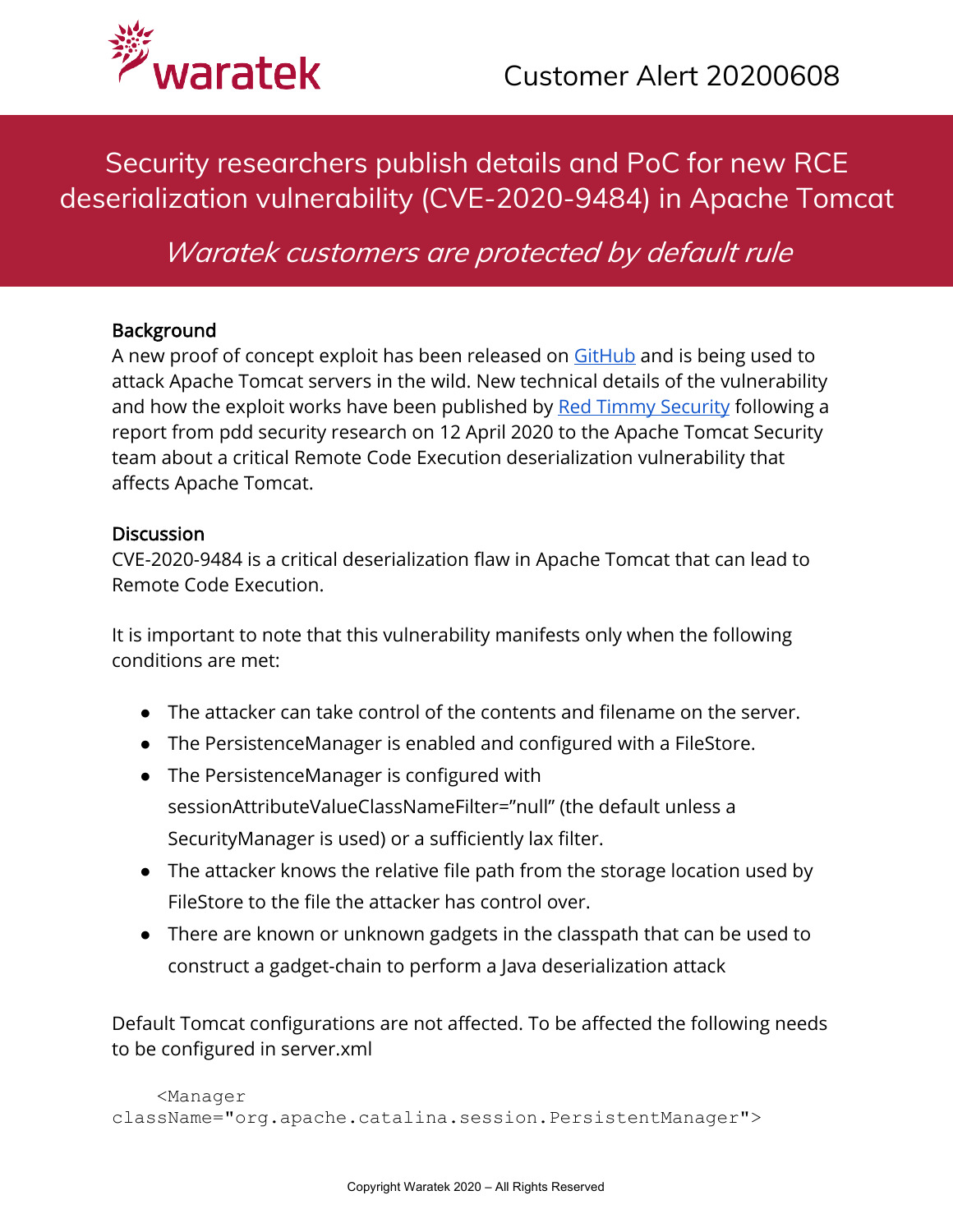

```
 <Store className="org.apache.catalina.session.FileStore" 
directory="DIRECTORY"/>
     </Manager>
```
If these conditions are met then an attacker could trigger a remote code execution via deserialization by sending a specially-crafted HTTP request with a JSESSIONID cookie.

Using maliciously-crafted serialized gadget chains, attackers can execute arbitrary code (Remote Code Execution – RCE) in the context of the affected application. Successful attacks can allow attackers to completely compromise the system, including deploying ransomware. Failed attacks could also result in Denial-of-Service conditions. The vulnerability ranks 7.0 out of 10 on the CVSSv3 scale.

According to the fix from the Apache team, the flaw is located in the FileStore class which is missing proper input validation of the path of the deserialized file.

## Products Affected

- Apache Tomcat  $10.x < 10.0.0$ -M5
- Apache Tomcat  $9 \times 9.0.35$
- Apache Tomcat  $8 \times 8.5.55$
- Apache Tomcat  $7 \times 7.0.104$

## Unaffected Versions

- $\bullet$  Apache Tomcat 10.x >= 10.0.0-M5
- Apache Tomcat  $9 \times \ge 9.0.35$
- Apache Tomcat  $8 \times \ge 8.5.55$
- Apache Tomcat  $7.x \ge 7.0.104$

## References

- https://www.redtimmy.com/java-hacking/apache-tomcat-rce-bydeserialization-cve-2020-9484-write-up-and-exploit/
- https://nvd.nist.gov/vuln/detail/CVE-2020-9484
- https://github.com/masahiro331/CVE-2020-9484

# Action Steps

Waratek Secure and Waratek Upgrade customers are already protected by the deserial/marshal rule that is standard protection in the Waratek application security platform. Waratek's process forking rule, available in Waratek Patch, Secure and Upgrade also mitigates the attacks. Waratek Secure rules provide protection against known and zero-day attacks with zero configuration and no source code changes.